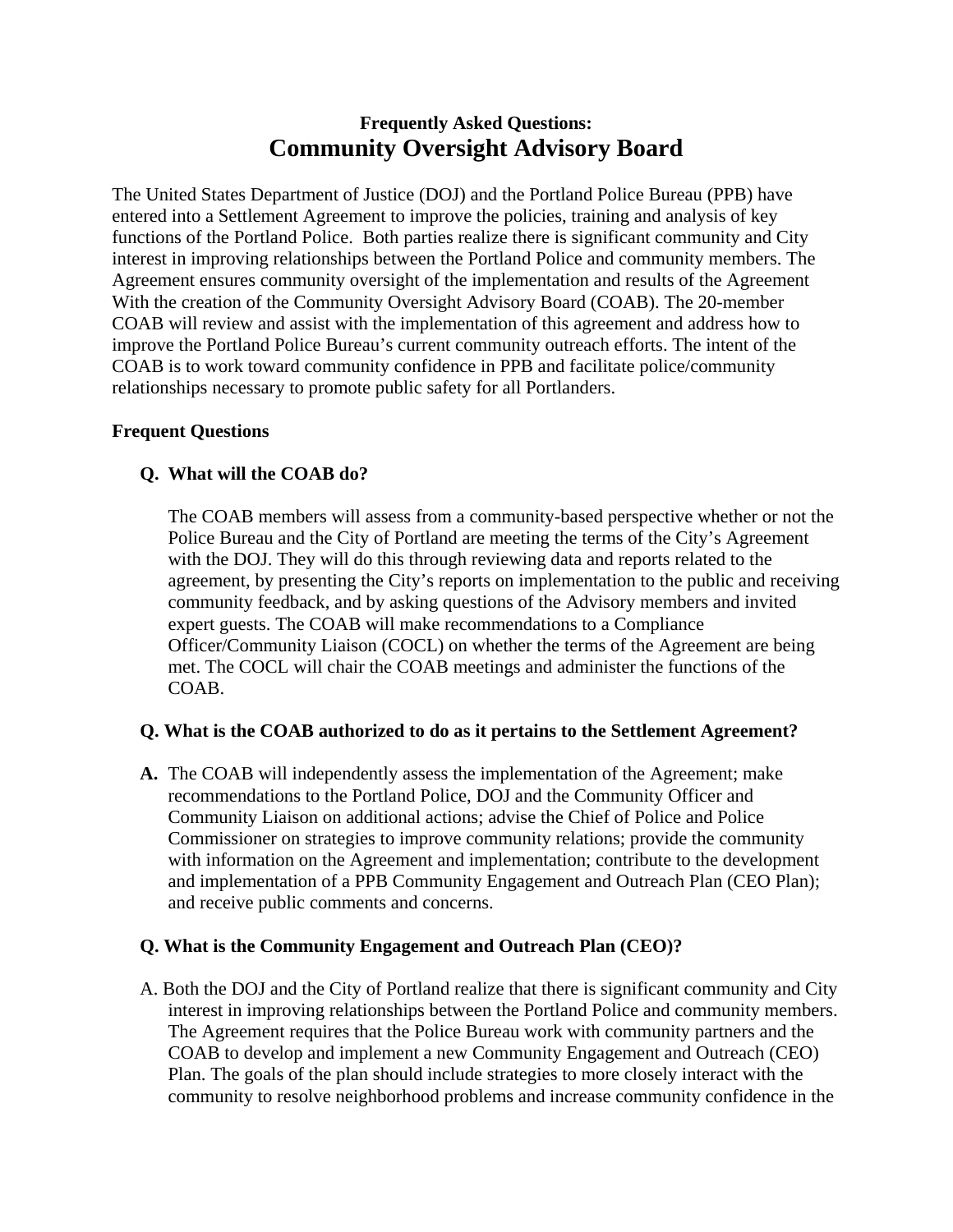Police. After surveying community members and gleaning strategies from existing outreach efforts, PPB will work with City resources knowledgeable about public outreach processes as well as community members and the COAB to develop and finalize a CEO Plan. The Chief of Police must finalize a CEO Plan that the COAB will vote on for approval.

## **Q. Who will be on the COAB?**

A. The COAB will be comprised of 20 members. Five members will be Portland Police Bureau employees and will be advisory only. Fifteen members will be civilian community members who are not city employees and will be voting members. The voting members are all independent of the City of Portland.

The fifteen voting members will include members selected through three different processes. 1. Five members will be appointed by each of the five members of Portland City Council. 2. The Chairs of the Portland Human Rights Commission and the Portland Commission on Disabilities will each designate one person from each of those committees and will jointly select three community members to serve as representatives of the mental health community on the COAB, after soliciting and reviewing applications from the public. 3. The community-at-large will select five members directly from the community through a yet-to-be-established voting process.

### **Q. Who can apply for the COAB?**

**A.** There are two opportunities to apply for COAB membership. If you are someone who represents the mental health community, you will have the opportunity to submit your interest to the chairs of the Human Rights Commission and the Commission on Disabilities while they consider their three appointments to the COAB. You can also participate in the selection process for those members chosen by the community-at-large. While COAB membership must come from a broad spectrum of the community, the Agreement requires that COAB members must live, work, worship, or attend school in the City of Portland. COAB members shall not have an actual or perceived conflict of interest with the City of Portland.

# **Q. Is there a process to apply for the COAB?**

**A.** The Human Rights Commission and the Disability Commission have not yet determined how they will select the three members who will represent the mental health community. This information will be posted and widely distributed once it is determined.

For the community-at-large positions, each neighborhood coalition or any non-profit organization within the City of Portland may nominate one candidate. Additionally, any person who resides in Portland (over the age of 15) may be considered provided they are able to submit fifty names of Portland residents that support their nomination.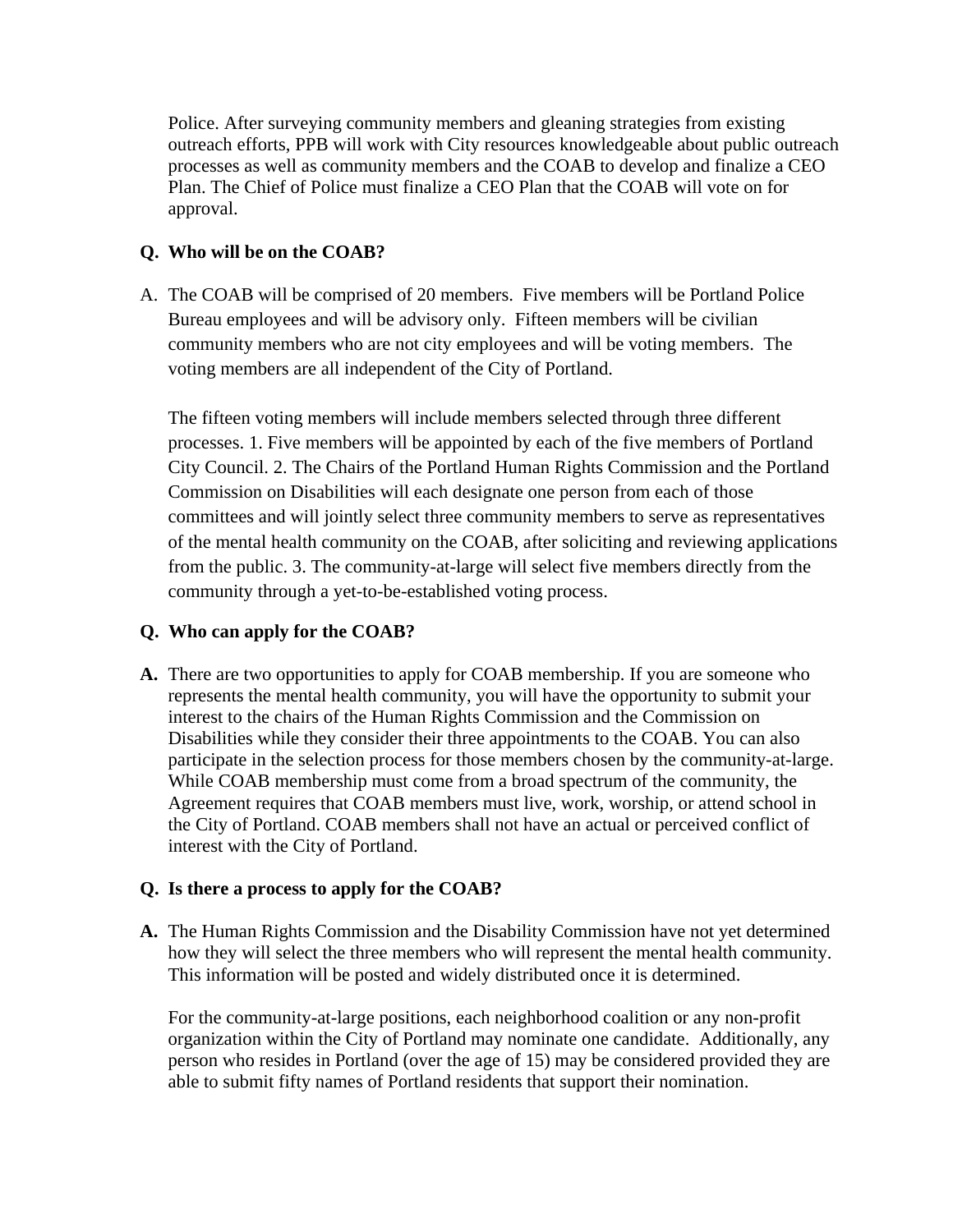### **Q. What is the process for being selected to the COAB?**

**A.** The City will hold public meetings for community members to engage in the selection process for the five community-at-large positions on the COAB. At these meetings, candidates will be given an opportunity to speak and ask for support from the community members who are attending the meetings. Candidates will be required to indicate whether they live, work, worship, and/or go to school in Portland at this time. Attendees at this meeting will then vote as to their preference.

If there are ten of fewer candidates, the attendees will select the top five candidates receiving the most votes. If there are more than ten candidates, a preliminary vote will be taken and the top ten candidates receiving the most votes will be selected. A second vote will then decide the five members to serve on the COAB. The next two candidates who receive the most votes will be identified as alternates in the event a COAB member is removed or incapacitated.

### **Q. Could the selection process change?**

**A.** Yes, because it is unknown how many community members will be interested, this process could change. The City may adopt other procedures necessary to ensure that the selection of the five "at-large" community members for the COAB is effective.

## **Q. How will the other ten citizen members be selected?**

**A.** Each City Council member will select one member each. The Chair of the Human Rights Commission will select one Human Rights Commissioner; The Chair of the Portland Commission on Disability will select one Commissioner on Disability; Both the Human Rights Commission and the Portland Commission on Disability will jointly choose the remaining three members.

### **Q. What are the qualifications that someone has to have to be considered?**

**A.** COAB members must live, work, worship or attend school in the City of Portland. Members must be at least 15 years of age. COAB members must be objective, reasonable, knowledgeable in analysis and have good communication skills.

### **Q. What is the time commitment?**

**A.** Members will be required to serve on the COAB for a minimum two year term. At the end of two years members can be reappointed for an additional year. While it is yet to be determined how often the COAB will meet, the COAB will be required to hold two public meetings within 90 days of the board being formed to hear input from the community. In addition, the COCL who will chair the COAB, is required to convene the COAB quarterly to present reports on implementation. The COAB is additionally required to convene twice per year with the command staff of PPB. The COCL, in consultation with the COAB, may choose to have these meetings be one and the same.